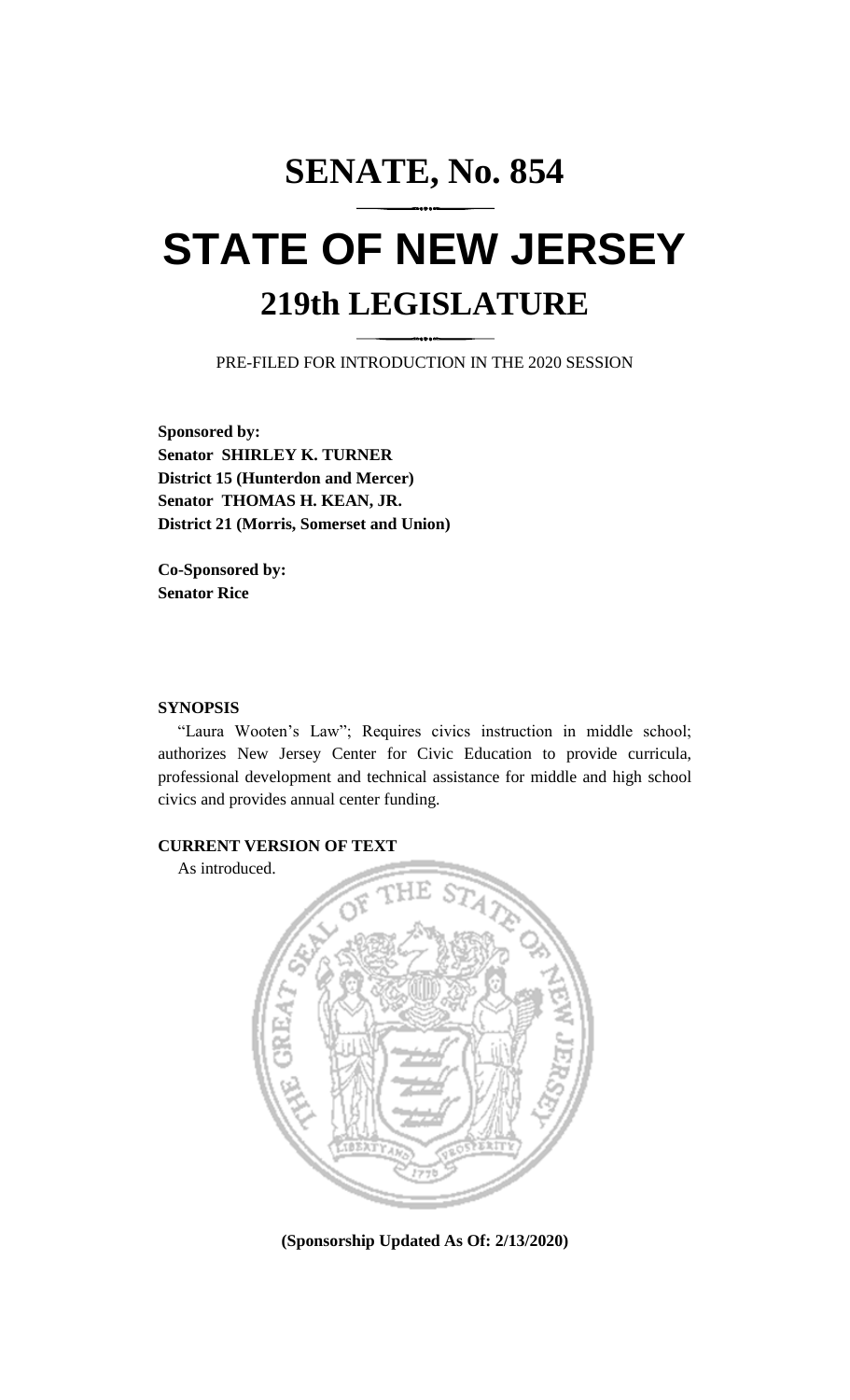### **S854** TURNER, T.KEAN

 $\mathcal{D}_{\mathcal{L}}$ 

 **AN ACT** concerning civics education in public schools and designated as Laura Wooten's Law, amending P.L.1987, c.425, and supplementing chapter 35 of Title 18A of the New Jersey Statutes. **BE IT ENACTED** *by the Senate and General Assembly of the State of New Jersey:* 1. (New section) The Legislature finds and declares that: a. New Jersey law requires school districts to provide a two- year course of United States history in high school, which is supposed to include curriculum on civics, economics, and the history of the State of New Jersey; however, most school districts' curricula focus solely on a chronology of United States history in meeting this statutory requirement; b. New Jersey law also requires school districts to adopt a course of study about New Jersey history, geography, and community civics in an elementary grade; however, there are no social studies requirements for middle school; c. Civic literacy and engagement are essential to maintaining a representative democracy; d. Unlike 40 other states, New Jersey does not require school districts to provide a specific course in civics; e. By age 10, students possess the higher order thinking skills necessary for a rigorous, reflective course in civics; f. Independent studies conclude that well-designed civics education fosters an understanding and appreciation of democracy and the skills needed for participation in a democratic society; g. Requiring students to complete a civics course in middle school will ensure that all New Jersey students have the opportunity to gain the knowledge and skills for active citizenship; h. Professional development for teachers is critical to ensure effective classroom instruction; and i. The New Jersey Center for Civic Education at Rutgers, The State University has substantial expertise and 30 years of experience providing professional development, sample curricula, and resources for New Jersey teachers. 2. Section 1 of P.L.1987, c.425 (C.18A:35-2.1) is amended to read as follows: 1. The **[**State Department of Education**]** New Jersey Center for Civic Education at Rutgers, The State University shall prepare curriculum guidelines **[**for the teaching of civics which may be used by**]** and provide professional development for high school social studies teachers to help local school boards in fulfilling the

**EXPLANATION – Matter enclosed in bold-faced brackets [thus] in the above bill is not enacted and is intended to be omitted in the law.**

**Matter underlined thus is new matter.**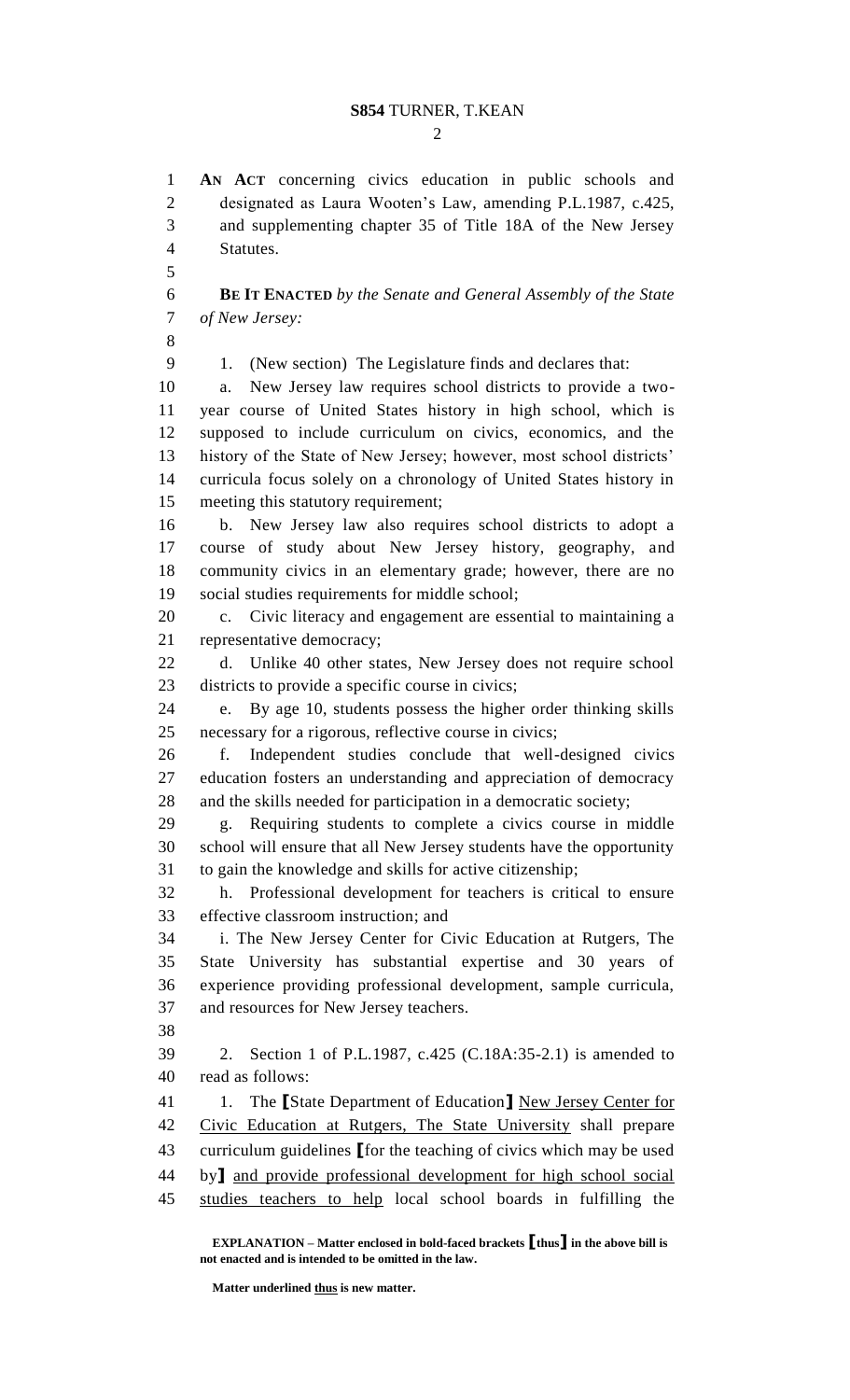## **S854** TURNER, T.KEAN

 requirements of integrating civics, economics, and the history of New Jersey as part of the required United States history course established pursuant to N.J.S.18A:35-1 and N.J.S.18A:35-2. (cf: P.L.1987, c.425, s.1) 3. (New section) Beginning in the 2022-2023 school year, each board of education shall provide a course of study in civics, which shall be taken by all students in an appropriate middle school grade. The course shall address: the values and principles underlying the American system of constitutional democracy; the function and limitations of government; and the role of a citizen in a democratic society. The board shall ensure that the course of study includes a minimum of two quarters of instruction, or the equivalent. 4. (New section) A minimum of \$300,000 shall annually be appropriated to the New Jersey Center for Civic Education at Rutgers, the State University. The purpose of the appropriation shall be to enable the center to provide a clearinghouse of materials, an online resource center, technical assistance, professional development and any other activities to encourage the integration of civics, economics, and New Jersey history in the teaching of United States history pursuant to N.J.S.18A:35-1 and N.J.S.18A:35-2 and to enhance the middle school civics course of study as required pursuant to section 3 of this act. 5. This act shall take effect immediately. STATEMENT The bill amends current law that requires the State Department of Education to prepare curriculum guidelines for the teaching of civics for use by local school boards in implementing the two-year high school course of study in the history of the United States required under N.J.S.18A:35-1 and N.J.S.18A:35-2. The bill now directs the New Jersey Center for Civic Education at Rutgers, The State University to prepare curriculum guidelines and provide professional development for high school social studies teachers in fulfilling the requirement of integrating civics, economics, and the history of New Jersey into the United States history course. This bill requires the provision of civics instruction to middle school pupils in public schools. Current law requires a course of study in civics, geography, and the history of New Jersey to be provided to public school elementary students, but no similar requirement exists for middle school pupils. Under this bill, beginning in the 2022-2023 school year, each board of education is